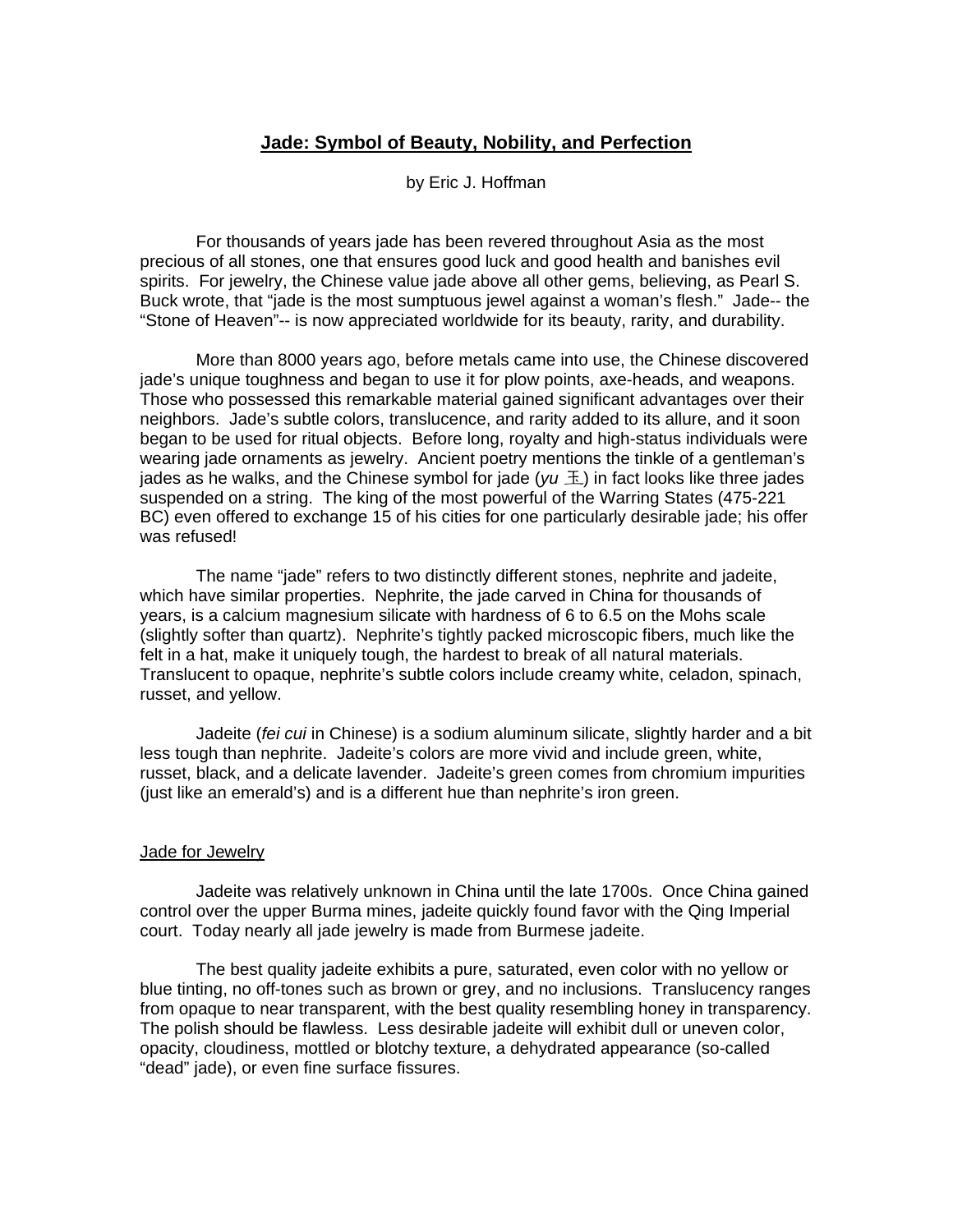The most highly sought jadeite is the famous "Imperial Green" whose clear, flawless transparency and pure emerald green color give it the appearance of a drop of green oil. Exceptionally rare, a single cabochon of such jade has sold for \$1.7 million, more valuable carat-for-carat than diamond. In contrast, lowest grade opaque white jadeite is crushed and used for road fill in Burma. No other gemstone has such a wide range of value.

To best show off the precious material, top-grade jadeite is usually cut as plain polished shapes such as cabochons, cylinders, bangles, disks, or beads. Material with small flaws or cracks may be cut as carved designs to disguise the defects, jade's unique toughness permitting thin and delicate carvings.

Although most jade jewelry today is jadeite, three types of nephrite deserve mention. Antique Chinese adornments carved from white or green nephrite include hairpins, belt buckles, appliqués, and "fondling stones." These can often be worked into contemporary jewelry designs. Taiwan Jade is a grass-green nephrite mined on that island since the late 1960s. The top-grade material-- with clear, even color and no inclusions-- was quickly exhausted and can now be found only in old stock. A rich green, translucent, hard nephrite from near the Canadian Arctic Circle is marketed as Polar Jade.

 Jade is usually mounted in yellow or white gold, each of which imparts its own look. Common sidestones for jadeite include diamonds, rubies, and pink tourmaline. A single ring, pin, or beaded necklace will sometimes contrast five or more colors of jadeite.

## Imitations and Fakes

 When buying jade, first assure yourself that what you are buying *is* jade. Any stone as highly sought as jade will be widely imitated. Federal Trade Commission rules on gemstones allow only nephrite and jadeite to be sold as "jade." Unfortunately, this rule is often flouted, with lesser hardstones sometimes offered as "a type of jade." That's about as honest as calling cubic-z "a type of diamond."

Burmese jadeite has several imitators. These include dyed quartz (so-called "Malaysian Jade"), chrysoprase ("Australian Jade"), and glass. Usually these are easy to detect. Chrysoprase's green, for example, comes from nickel, not chromium, giving it a completely different hue. Glass reveals itself, under a 10x lens, by its tiny swirls and bubbles.

Nephrite's imitators include serpentine, bowenite, white chalcedony, aventurine, and even Peking glass. These are of concern mainly to buyers of Chinese jade carvings, not jewelry. Several of the Bibliography references discuss pseudojades.

Dyed jade has always been with us, as the structure of jade allows easy absorption of dyes. But in 1989 something more insidious appeared on the market to fool the unwary jade buyer: polymer injected jadeite. This material starts as cheap white jadeite. Chemically bleached of impurities, it is then back-filled under pressure with a green polymer (plastic) to enhance its color and translucency. Polymer injected jadeite is called "Type B," to distinguish it from natural color (Type A) jadeite. Type A jade is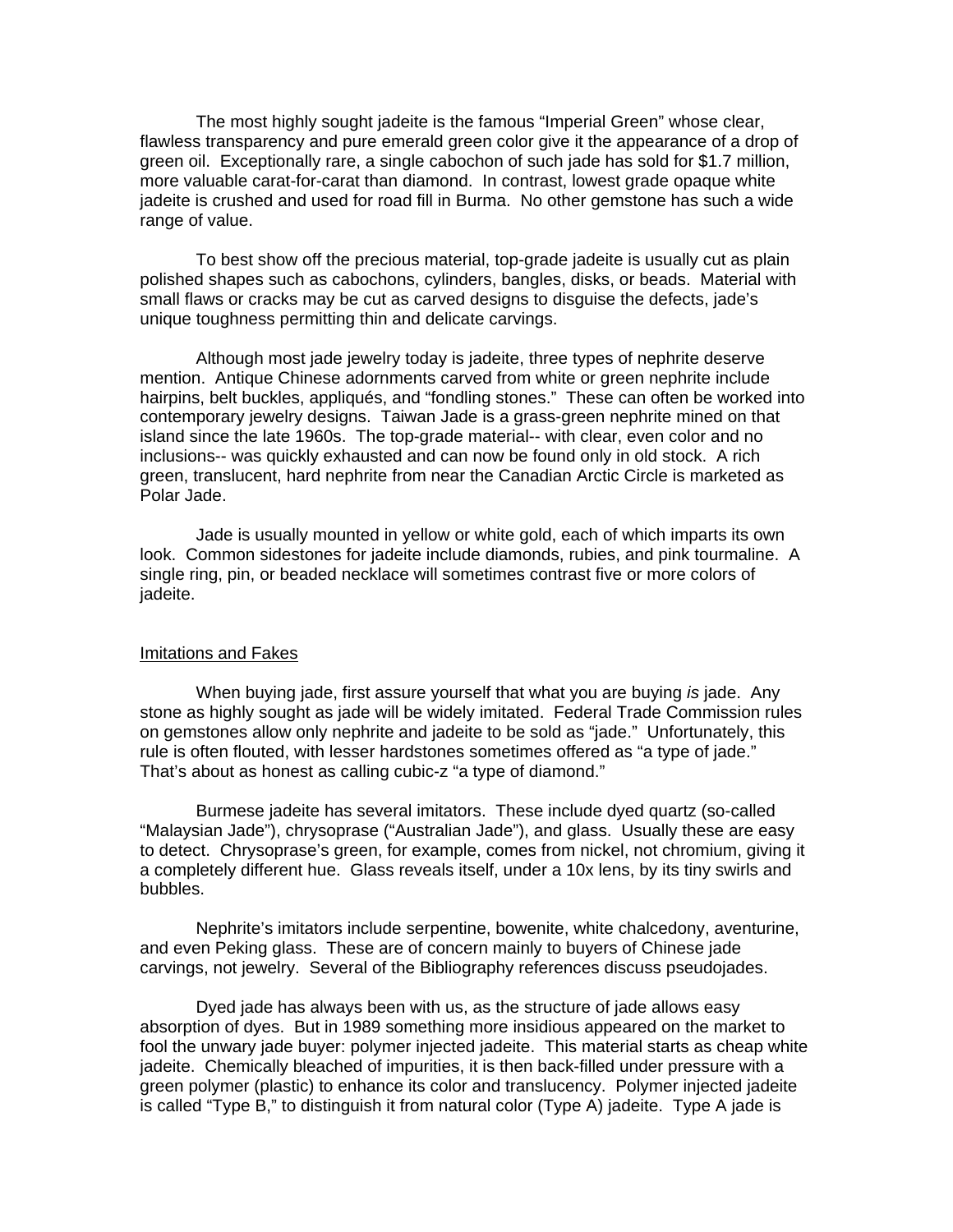permitted no treatment other than a traditional washing with plum juice and polishing with beeswax. Jadeite that has simply been dyed, without polymer injection, is sometimes called Type C.

The central issue with jadeite-- especially "Imperial Green"-- is whether or not the color is natural. C jade's colors (typically green and lavender) are usually so garish they are easy to spot. But B jade can be quite deceptive when made well. When Type B first appeared, sales of jadeite jewelry plunged 50% or more in some countries until effective detection methods were found. The fakers kept pace, however, and reliable detection now requires a costly infrared spectroscope operated by a trained technician. Any expensive jadeite purchase should therefore be made from a reputable and competent dealer or auction house. Above a certain value, a certificate from the Gemological Institute of America or similar organization would be expected.

B jade sold at B prices can make attractive, inexpensive jewelry, but B jade sold as Type A is pure fraud. The acid bleaching, injecting, and dyeing alter and weaken the jade structure. And the color is by no means permanent, eventually fading or yellowing in sunlight or even turning cloudy in hot dish water.

Whether you wear a million-dollar Imperial Jade necklace or an inexpensive jade bauble, you are not simply adorning yourself with a beautiful stone. You are honoring a remarkable gem that for thousands of years has symbolized beauty, nobility, perfection, endurance, and immortality.

(Originally published in *Adornment, the Newsletter of Jewelry & Related Arts*, Vol. 4, No. 4, July 2004)

## Bibliography

Chu, Arthur & Grace. *The Collector's Book of Jade*. N.Y: Crown Publishers, 1978.

Desautels, Paul E. *The Jade Kingdom*. N.Y: Van Nostrand Reinhold, 1986.

Keverne, Roger (Ed.). *Jade*. N.Y: Van Nostrand Reinhold, 1991.

Ward, Fred. *Jade*. Bethesda, MD: Gem Book Publishers, 1996.

"Dealers Warn Against Doctored Jade Gems: Merchants have found a nearly undetectable way of making low-grade stones appear to be expensive jewels." *Los Angeles Times*, August 4, 1994.

*"*Fakes Send Sales of Jade Plunging: Gem merchants fight back with high-tech detection methods." *Los Angeles Times*, November 21, 1994.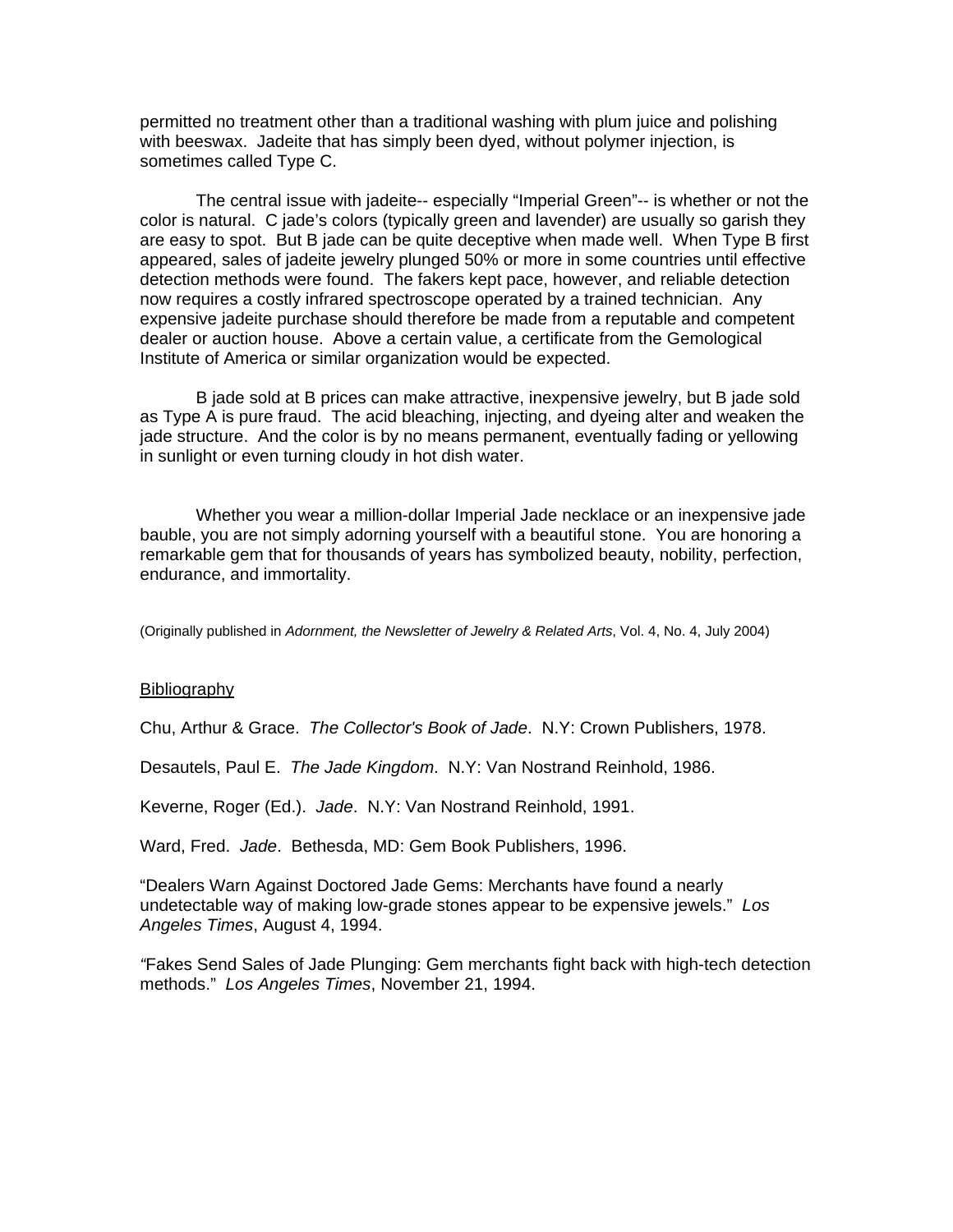

Fig. 1: Nephrite jade beads, Han Dynasty (206 BC - 220 AD) type.

Fig. 2: Jade floral rosette for ladies' clothing or headdress, Ming Dynasty. (K. M. Fung Collection, Hong Kong)

Fig. 3: Jadeite flower brooch with yellow and white diamonds (estimate \$100,000-190,000). Courtesy: Christie's.



Fig. 4: Superb emerald-green jadeite bead necklace (largest bead 17 mm, estimate \$1.5-1.9 million). Courtesy: Christie's.

Fig. 5: Inexpensive Type B jade with imitation diamonds.



Fig. 6: Jade belt buckle with Chinese word Fu (good fortune) and two deer symbolizing longevity, Ming Dynasty. (K. M. Fung Collection, Hong Kong)